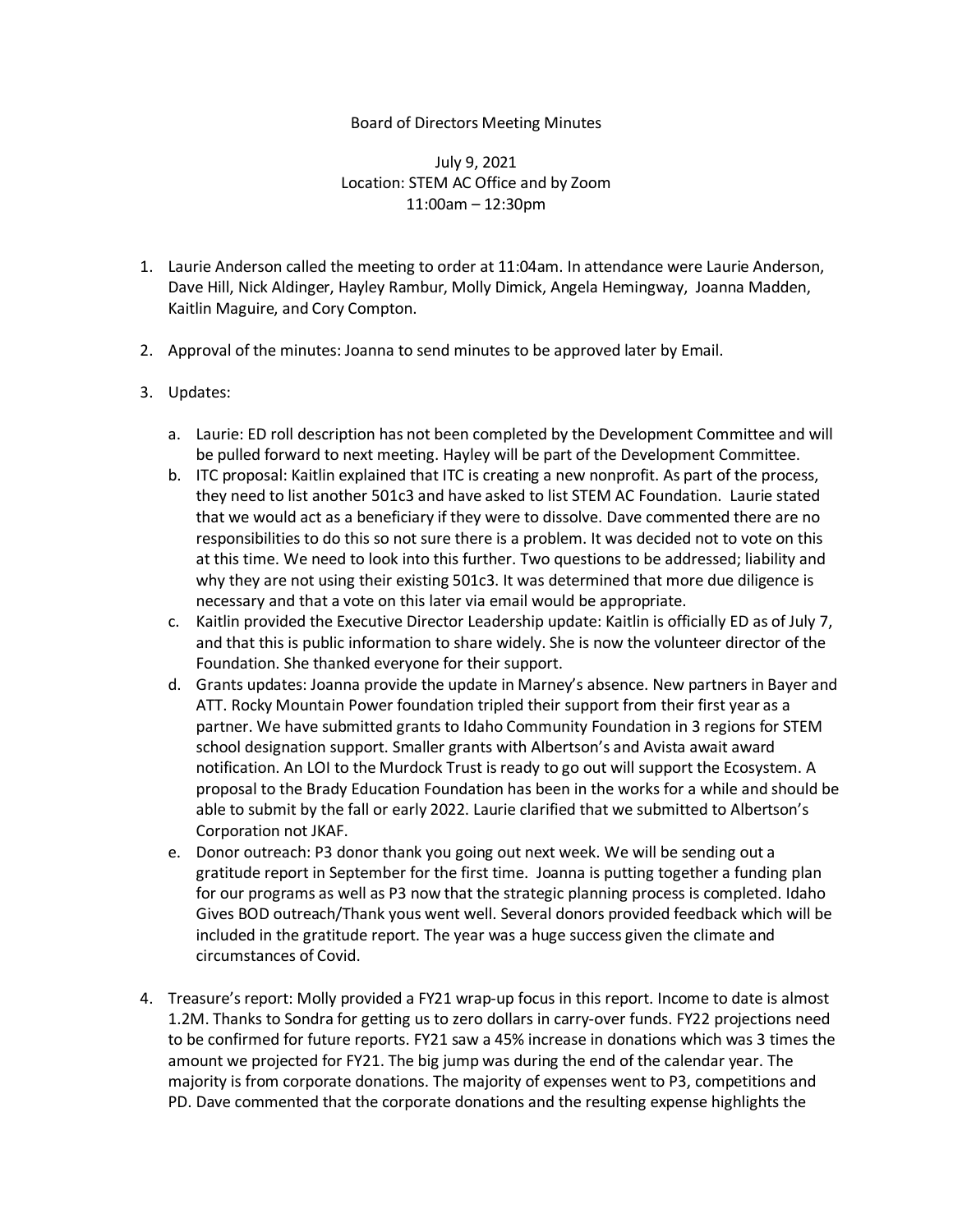success of the P3 donations. Is there a reason for the increase in PD expenses? In answer, Bayer and Rocky Mtn Power and a few other donors directed their donations to PD. I-STEM was a recipient of these donations. Angela shared the there is alignment with mission and vision in considering funding P3's. Joanna: The P3 program has resulted in expanding our donor database. Dave commented this is a great story and needs to be shared with the legislators. Kaitlin added that the foundation is bringing in more funding than the Center.

Kaitlin provided an update on the transition from Excel to QuickBooks: We have been working with a small company that specializes in getting nonprofits transitioned to QuickBooks. We are still using the old system as a backup but only for a few months. We also changed banks to Bright Bank which is on the first floor of our building. The President of the bank is a big supporter of STEM. Will close the other account at Horizon in the next few months. Nick noted that now that we have 3 full years of data we can look at correlations and will share with the board interesting insights going forward. Laurie gave kudos for the smooth transition to QB.

- 5. Committee updates: Laurie asked for updates. None were provided. Going forward we will have a process that will allow committees to provide their written update in advance.
- 6. Board Development: Joanna: INC will have a board training end of August but no information on that yet. Joanna will provide info as she gets it. Laurie commented the importance of the trainings and how much she benefitted from them.
- 7. Upcoming events: Kaitlin: STEM AC meeting is July 21 and will focus on the Strategic Plan. INDEEDS award will be presented at ITC in Oct. Things are opening up; our staff is in office more and beginning to travel. Laurie asked if the Foundation has a table at the INDEEDS award? Suggested that we have a table at INDEEDS for the board. Laurie also announced that she is retiring from Micron. Last day will be end of August. STEMAC will remain at the top of her list to stay active with.
- 8. Next meeting was proposed for September  $16<sup>th</sup>$  9:00 am 10:30am.
- 9. The meeting adjourned at 11:58 am

### **Action Items for September Meeting**

- o Send May Minutes to BOD for e-mail approval
- o Development Committee to provide draft of ED description
- o Follow up with answers to ITC non-profit proposal questions
- o Fiscal sponsorship policy document for review

### **Addendum to the minutes made on July 12, 2021**

Regarding the approval of the May 2021 Meeting Minutes by e-mail following the board meeting:

- The minutes were provided by e-mail on July 9, 2021 to all board members by Joanna
- Dave Hill moved that the minutes be approved
- Nick Aldinger seconded the motion